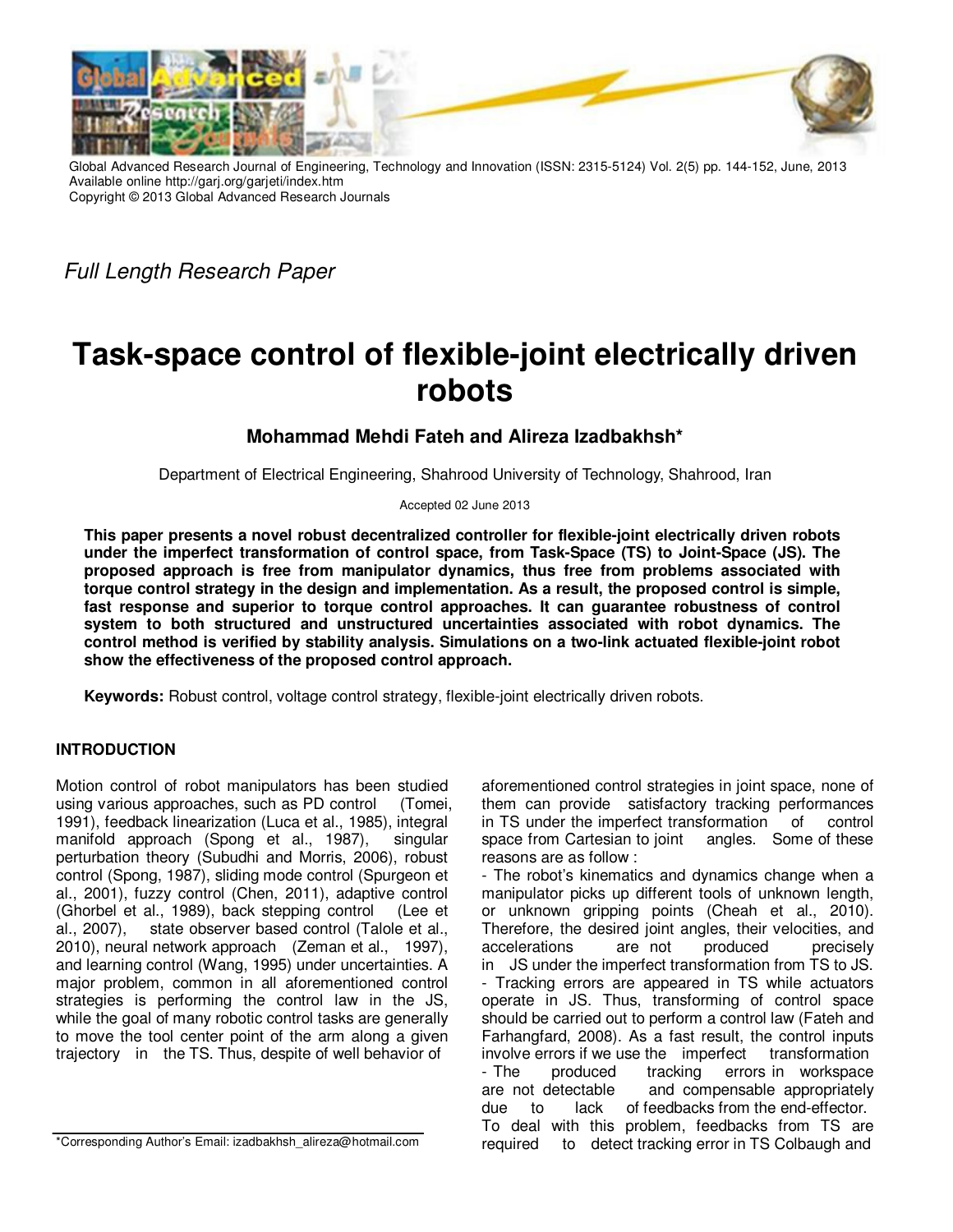Glass, 1997; Hu and Vukovich, 2001; Tian et al., 2004; Tian and Goldenberg, 1995; Faroog et al., 2008; Goldsmith et al., 1999). Based on this observation, the TS controllers were then developed using assumption of perfect transformation in control spaces. However, there is yet problems arises from dynamic formulation of robot manipulators in TS, that involves strong couplings between the joint motions, the time derivative of jacobian matrix, as well as its inverse transformation. Recently, a number of approximate Jacobian controllers have been presented to cope with the uncertain robot kinematics and dynamics by using adaptive control laws. The proposed controller does not require the exact knowledge of the kinematics and Jacobian matrix (Liu et al., 2008). However, they are unable to handle unstructured uncertainties in the control space transformation. To solve this problem (Chien and Huang, 2010), presented a valuable work, although it has required to considerable burden of computer computations.

So far, robot manipulators have been frequently controlled using the torque-control strategy. It must be noted that, although torque controllers are frequently used for controlling robotic manipulators, the role of actuator dynamics considered by voltage control in some cases cannot be neglected. Indeed, torque controllers have some limitations coming from practical point of view as follows:

A torque control law cannot be given directly to the torque inputs of an electrical manipulator. Because, physical control variables are electrical signals to the actuators not the torque vector applied to the robot joints. - The dynamics of motors and drives are excluded in the torque control strategies, while the actuator dynamics are often a source of uncertainty due to e.g. calibration errors, or parameter variation from overheating and changes in environment temperature (Cheah et al., 2010).

- The control problem becomes hypersensitive when tracking the fast trajectories are demanded. Therefore, control performance degrades quickly as speed increases.

Some torque control approaches try to cancel the nonlinearities by using feedbacks from the joint torques. However, they face some challenging problems (Morris, 2001).

Three customary approaches in this category:

- using reaction force in the shaft bearings
- Prony brake method
- using strain gages in rotating body

suffer from several inherent weaknesses. The first method is involved bearing friction and windage torques which are not avoidable. The second approach requires some additional devices which are not convenient. Finally, the third method is expensive with difficulty of installation. To overcome these drawbacks, voltage

control strategy was proposed (Fateh, 2008). This strategy is free from manipulator dynamics in a decentralized structure. All nonlinearities associated with robot dynamics are canceled by feedback linearization through feedbacks from motor currents. Following this strategy, the adaptive control (Fateh, 2012) and robust control (Fateh, 2012) were developed for flexible-joint robots. The proposed approaches are superior to torque controller in terms of simplicity of design, ease of implementation and control performance. However, the TS implementations of these type controllers remain as an open question for electrically driven flexible joint robots. Due to the aforementioned problems, we are interested in developing a novel robust control approach under the imperfect transformation of control space. The proposed controller includes two interior loops. The inner loop controls the motor position using SMC technique, while the outer loop control generates a desired motor position for inner loop via controlling the joint angle by a simple PID controller. The contributions of this paper are as follows. Nonlinear dynamic description is studied in Section 2. The overall control structure of the robust JS control design will be outlined in Section 3 and the closed-loop system stability is then presented in Section 4. An extension of the proposed JS control strategy is presented in section 5. In Section 6 the validity of the proposed method is verified by computer simulation. Finally, we give our conclusion remarks in Section 7.

#### **Dynamics of electrically driven flexible joint robot**

In the flexible joint robot arm, the link dynamics are actuated by the spring torque produced by the difference between the motor displacements on the link side elements of transmission mechanism, and link angular positions. The motor dynamics are also driven by the motor torque. Thus, the robot dynamics with joint flexibility can be described as [25]

| $D(q)\ddot{q}+C(q,\dot{q})\dot{q}+g(q)=K(r\theta-q)$ |  |
|------------------------------------------------------|--|

$$
J_m \ddot{\theta} + B_m \dot{\theta} + rK(r\theta - q) = \tau
$$
 (2)

where  $\boldsymbol{\theta} \in \mathbb{R}^{n \times 1}$  and  $q \in \mathbb{R}^{n \times 1}$  represent respectively the vectors of link positions and motor angular positions,  $K \in \mathbb{R}^{n \times n}$  is a diagonal positive definite matrix representing the joint stiffness,  $D(q) \in \mathbb{R}^{n \times n}$  is the symmetric positive definite manipulator inertia matrix,  $C(q, \dot{q})\dot{q} \in \mathbb{R}^{n \times 1}$  is a vector function containing Coriolis and centrifugal forces,  $g(q) \in \mathbb{R}^{N \times 1}$  is a vector function containing of gravitational forces, *r* is an n×n transmission matrix,  $J_m \in \mathbb{R}^{m \times n}$  is a diagonal matrix of the lumped actuator rotor-inertias,  $B_m \in \mathbb{R}^{N \times n}$  is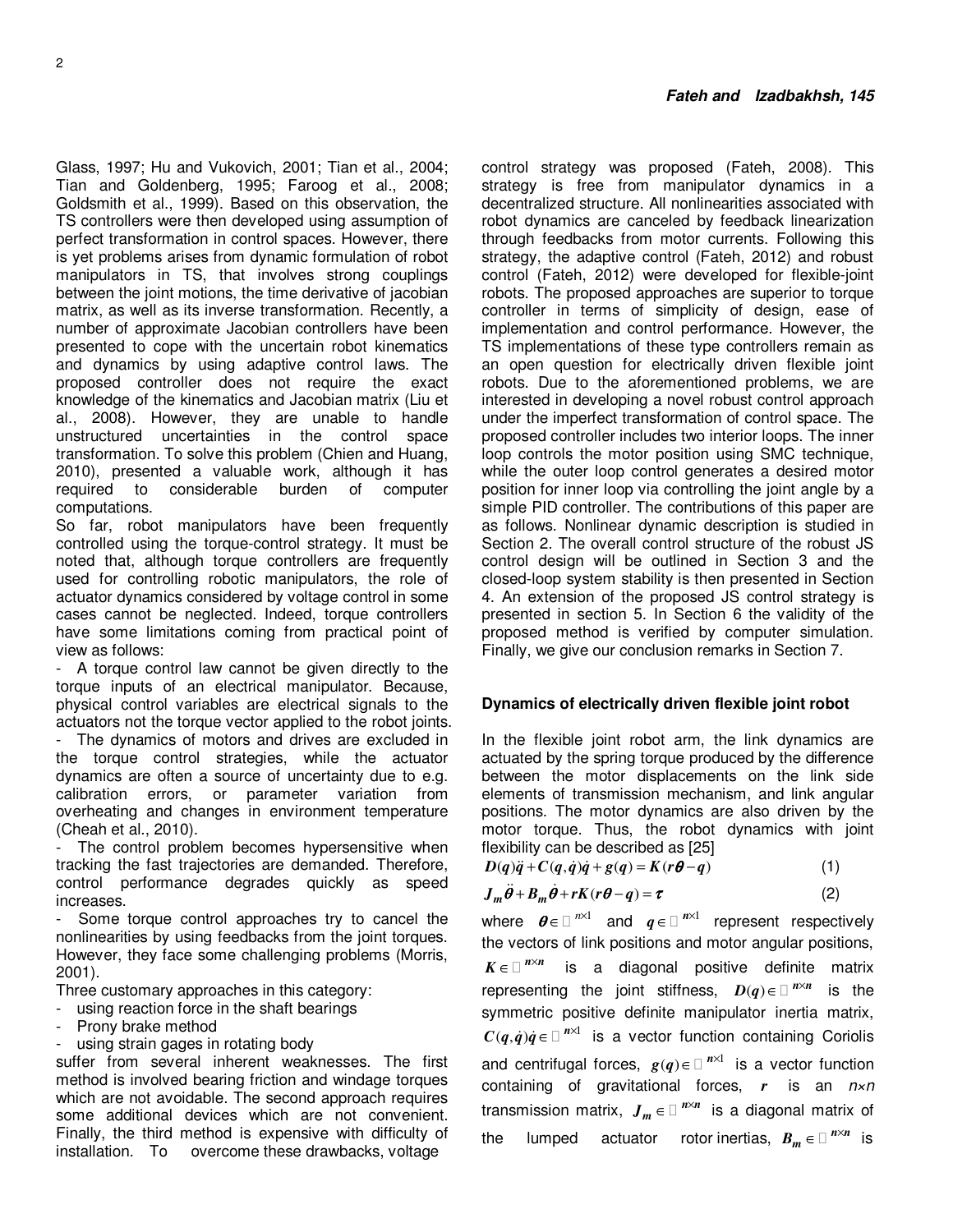diagonal matrix of the lumped actuator damping coefficients, and  $\tau \in \mathbb{R}^{n \times 1}$  is the vector of actuator input torque produced by

$$
\tau = k_m I \tag{3}
$$

where  $k_m \in \mathbb{R}^{n \times n}$  is a positive definite constant diagonal matrix characterizing the electro-mechanical conversion between armature current  $I \in \mathbb{R}^{N \times 1}$  and the motor torque. Now, due to have motor voltages as the inputs for electrical flexible-joint robot, some modifications are required. Toward this end, consider the electrical equation of permanent magnet DC motors in the matrix from as

$$
L\dot{I} + RI + k_b \dot{\theta} + \phi(t) = u \tag{4}
$$

where  $L \in \mathbb{R}^{m \times n}$  is a constant diagonal matrix of electrical inductance,  $R \in \mathbb{R}^{n \times n}$  is diagonal matrix of armature resistances,  $k_b \in \mathbb{R}^N$  is a diagonal constant matrix for the back-emf effects,  $u \in \mathbb{R}^n$  is the control input voltage applied for the joint actuators, and  $\phi(t)$  represents an external disturbance. Let us using the state variables  $x_1 = q$ ,  $x_2 = \dot{q}$ ,  $x_3 = \theta$ ,  $x_4 = \dot{\theta}$ , and  $x_5 = I$  in the state vector

$$
\mathbf{x}^T = \begin{bmatrix} q & \dot{q} & \theta & \dot{\theta} & I \end{bmatrix} \tag{5}
$$

Then, the state space model using equations (1)-(4) is represented as:

 $\dot{\mathbf{x}} = f(\mathbf{x}) + \mathbf{B}u - \mathbf{B}\phi(t)$  (6)

with

$$
f(\mathbf{x}) = \begin{bmatrix} x_2 \\ D^{-1}(x_1) (-C(x_1, x_2)x_2 - g(x_1) + K(rx_3 - x_1)) \\ x_4 \\ J_m^{-1} (-B_m x_4 + rK(x_1 - rx_3) + k_m x_5) \\ -L^{-1} (Rx_5 + k_b x_4) \end{bmatrix}
$$
  
\n
$$
\mathbf{B} = \begin{bmatrix} 0 & 0 & 0 & 0 & L^{-1} \end{bmatrix}^T
$$
 (7)

As can be seen from (6), and (7), the presented model includes serious problems such as, nonlinearities, uncertainties, flexibility in the joint, as well as couplings between the joint motions. To control such a complicated system, we propose a *decentralized* robust control scheme using voltage control strategy. The general idea behind the notion of voltage control strategy is that, the motor current contains the effects of all uncertainties and coupling between the motor and the manipulator. Thus, canceling this coupling will obtain a control law that is free from manipulator dynamics.

### **Robust JS control design**

In this section, we are interested in deriving a control law such that in the closed-loop system, the link angles track

the desired trajectory with an acceptable error. For this purpose, we propose a controller that includes two interior loops. The inner loop controls the motor position using SMC technique, while the outer loop generates a desired motor position  $\theta_d$  for inner loop by a simple PID controller.

## **Inner loop control design**

Suppose that equation (4) can be rewritten based on the nominal model parameters as

$$
\hat{R}I + \hat{k}_b \dot{\theta} + \eta(t) = u \tag{8}
$$

where  $( \hat{ } )$  denotes an estimation of  $( )$ , and

$$
\eta(t) = L\dot{I} + (R - \hat{R})I + (k_b - \hat{k}_b)\dot{\theta} + \phi(t)
$$
\n(9)

represent the disturbances caused by the unmodeled dynamics, model uncertainties, and external disturbances. Let us define a switching surface as

$$
S_{\theta} = e(t) + c_1 \int_0^t e(\tau) d\tau \quad , \quad t \ge 0 \tag{10}
$$

where  $e(t) = \theta_d - \theta$ , and  $c_1$  denotes a positive diagonal matrix. This choice of sliding surface is preferred since it is linear and it will result in a relative degree one dynamic. Now, it must be founded a control input *u* such that, the state trajectory converges to the switching surface. In the following, we will employ the direct lyapunov method to derivate a sliding mode control law that guarantees the stability of sliding surface. Differentiating  $S_{\theta}$  with respect to time obtains

$$
\dot{S}_{\theta} = \dot{\theta}_{d} - \hat{k}_{b}^{-1}u + \hat{k}_{b}^{-1}\hat{R}I + \hat{k}_{b}^{-1}\eta(t) + c_{1}e(t)
$$
\n(11)

Thus, the actuator voltage controller can be designed as

$$
u = \hat{R}I + \hat{k}_b \dot{\theta}_d + \hat{k}_b c_1 e(t) + \rho sign(S_\theta)
$$
\n(12)

where  $\rho$  is a positive real constant which is determined based on bounding function on the uncertainties. We refer to (12) as the inner loop control law. The term  $\theta_d$ in (12), which we refer to it as the outer loop control, represents a new input which is designed in section 3.2.

*Proof:* Choose a non negative function

$$
V = \frac{1}{2}S_{\theta}^2 \ge 0\tag{13}
$$

Differentiating *V* respect to time, and using (11) and (12) obtains

$$
\dot{V} = S_{\theta} \dot{S}_{\theta} = S_{\theta} \hat{k}_{b}^{-1} \left( \eta(t) - \rho \operatorname{sign}(S_{\theta}) \right)
$$
  
\n
$$
\leq |S_{\theta}| \hat{k}_{b}^{-1} \left( |\eta(t)| - \rho \right)
$$
\n(14)

Now, the sufficient condition to establish  $\dot{V} < 0$  is  $|\eta(t)| < \rho$  (15)

Therefore, with the controller (12), the sliding surface brcomes attractive. It must be emphasized that, by choosing control law in the form (12), chattering phenomena will occur because of discontinuity in signum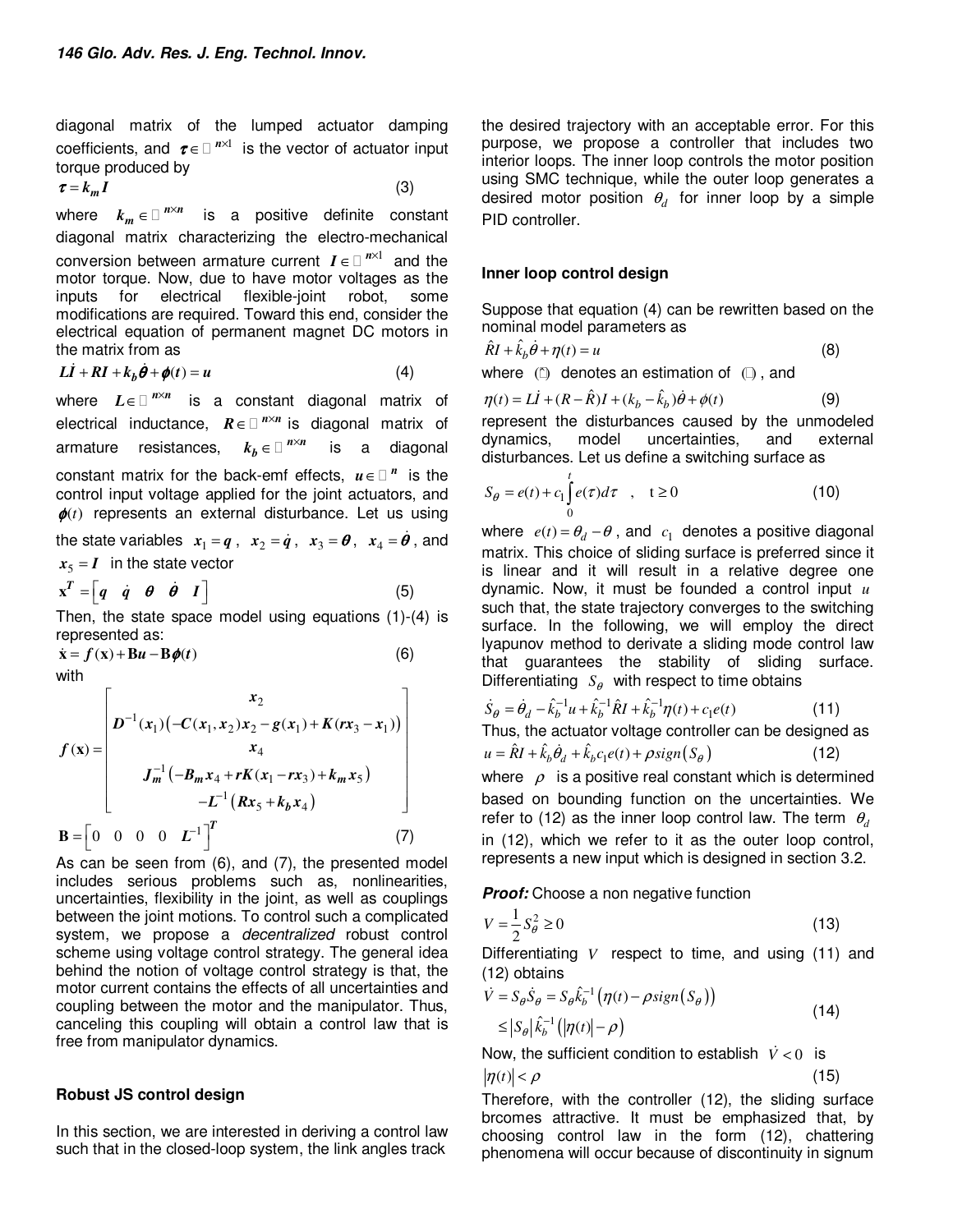function. To reduce this effect, a continuous approximation of the switching controller is used instead of the signum function. Hence, the alternative control signal in (12) becomes:

$$
u = \hat{R}I + \hat{k}_b \dot{\theta}_d + \hat{k}_b c_1 e(t) + \rho s a t \left(\frac{S_\theta}{\varepsilon}\right)
$$
 (16)

where

$$
sat(\ ) = \begin{cases} sign(\ ) & || \ge 1 \\ & (\ ) & || < 1 \end{cases} \tag{17}
$$

and  $\varepsilon$  is a positive constant, called the boundary layer of the sliding surface. This completes stability proof for inner loop control design.

### **Outer loop control design**

Here, the control objective is, to design a desired trajectory <sup>θ</sup>*<sup>d</sup>* for the inner loop controller, so that  $\theta \rightarrow \theta_d$  which further implies convergence of the  $q$  to the desired trajectory  $\, q_d^{}$  . Based on this observation, we propose

$$
\theta_d = K_d \dot{E}(t) + K_p E(t) + K_i \int_0^t E(\tau) d\tau \quad , \quad t \ge 0 \tag{18}
$$

where  $K_d$ ,  $K_p$ ,  $K_i$  are diagonal matrices with positive diagonal elements and

$$
E(t) = q_d - q \tag{19}
$$

is the JS tracking error. Since, the voltage of every motor should be limited to protect the motor against over voltages, therefore by using a voltage limiter, we obtain

$$
u(t) = v \qquad , \quad \text{for } |v| \le v_{\text{max}} \qquad (20)
$$

$$
u(t) = v_{\text{max}} \text{sign}(v) \quad , \quad \text{for } |v| > v_{\text{max}} \tag{21}
$$

where  $v_{\text{max}}$  is positive constant called as the maximum permitted voltage of motor and *v* is expressed as

$$
v = \hat{R}I + \hat{k}_b \dot{\theta}_d + \hat{k}_b c_1 e(t) + \rho s a t \left(\frac{S_\theta}{\varepsilon}\right)
$$
 (22)

## **ANALYSIS**

Due to decentralized characteristic of the proposed controller, stability analysis is presented separately for every individual joint to verify stability of the robotic system.

The control law (20)-(22) implies that the motor voltage is limited. Thus, we can assume that:

Assumption 1: 
$$
|u(t)| \le v_{\text{max}}
$$
 (23)

To make the dynamics of the tracking error well defined such that the robot can track the desired trajectory, we make the following assumption.

Assumption 2: The JS desired trajectory *<sup>d</sup> q* , the TS desired trajectory  $X_d$  and their derivatives up to a necessary order are available and all uniformly bounded. A robust controller can be designed if the external disturbance be bounded. Thus

Assumption 3: The external disturbance  $\phi(t)$  is bounded as

 $\|\phi(t)\| \leq \phi_{\text{max}}$  (24)

where  $\phi_{\text{max}}$  is a positive constant.

Since, the control laws given by (20)-(22), operate in two areas, i.e,  $|v| \le v_{\text{max}}$  and  $|v| > v_{\text{max}}$ , thus, tracking performance should be evaluated in both areas.

## **Area of**  $|v| \le v_{\text{max}}$

In this area, we have

$$
u(t) = \hat{R}I + \hat{k}_b \dot{\theta}_d + \hat{k}_b c_1 e(t) + \rho s a t \left(\frac{S_\theta}{\varepsilon}\right)
$$
 (25)

Substituting (25) into (8), rearranging with some mathematical simplification yields the dynamics of the motor position tracking loop as

$$
\dot{e}(t) + c_1 e(t) = \left(\hat{k}_b^{-1}\right) \left(\eta(t) - \rho s a t \left(\frac{S_\theta}{\varepsilon}\right)\right) \tag{26}
$$

The variables  $\dot{\theta}$ , *I*, and *I* are bounded since *u* is bounded [25]. These results, in addition to assumption 3, obtains the function bounding the uncertainty on the RHS of equation (26) as

$$
\left|\eta(t) - \rho sat\left(\frac{S_{\theta}}{\varepsilon}\right)\right| \le L I_{\text{max}} + \zeta_1 I_{\text{max}} + \zeta_2 \dot{\theta}_{\text{max}} + \phi_{\text{max}} + \rho \tag{27}
$$
\n
$$
= \psi
$$

where  $\left( \bullet \right)_{\text{max}}$  is a positive scalar function, representing the upper bound of  $\left(\bullet\right)$ , and  $\zeta_1$  and  $\zeta_2$  are positive constants and the upper bounds of  $(R - \hat{R})$  and  $(k_b - \hat{k}_b)$ , respectively. Thus,  $e(t)$  and  $\dot{e}(t)$  are bounded, that means boundedness of  $\dot{\theta}_d = \dot{\theta} - \dot{e}(t)$ since  $\dot{\theta}$  and  $\dot{e}(t)$  are bounded. Differentiating (18) with respect o time, yields

$$
K_d \ddot{E}(t) + K_p \dot{E}(t) + K_i E(t) = \dot{\theta}_d
$$
 (28)

which is a 2<sup>nd</sup> order LTI system with positive gains  $K_d$ ,  $K_p$  and  $K_i$  with limited input  $\dot{\theta}_d$ . This system is stable based on the Routh-Hurwitz criterion. Thus  $E(t)$ ,  $\dot{E}(t)$ and  $\ddot{E}(t)$  are bounded. From assumption 2  $q_d$ ,  $\dot{q}_d$ and  $\ddot{q}_d$  and consequently  $q$ ,  $\dot{q}$  and  $\ddot{q}$  are also bounded. Finally, from (2) and (3), we have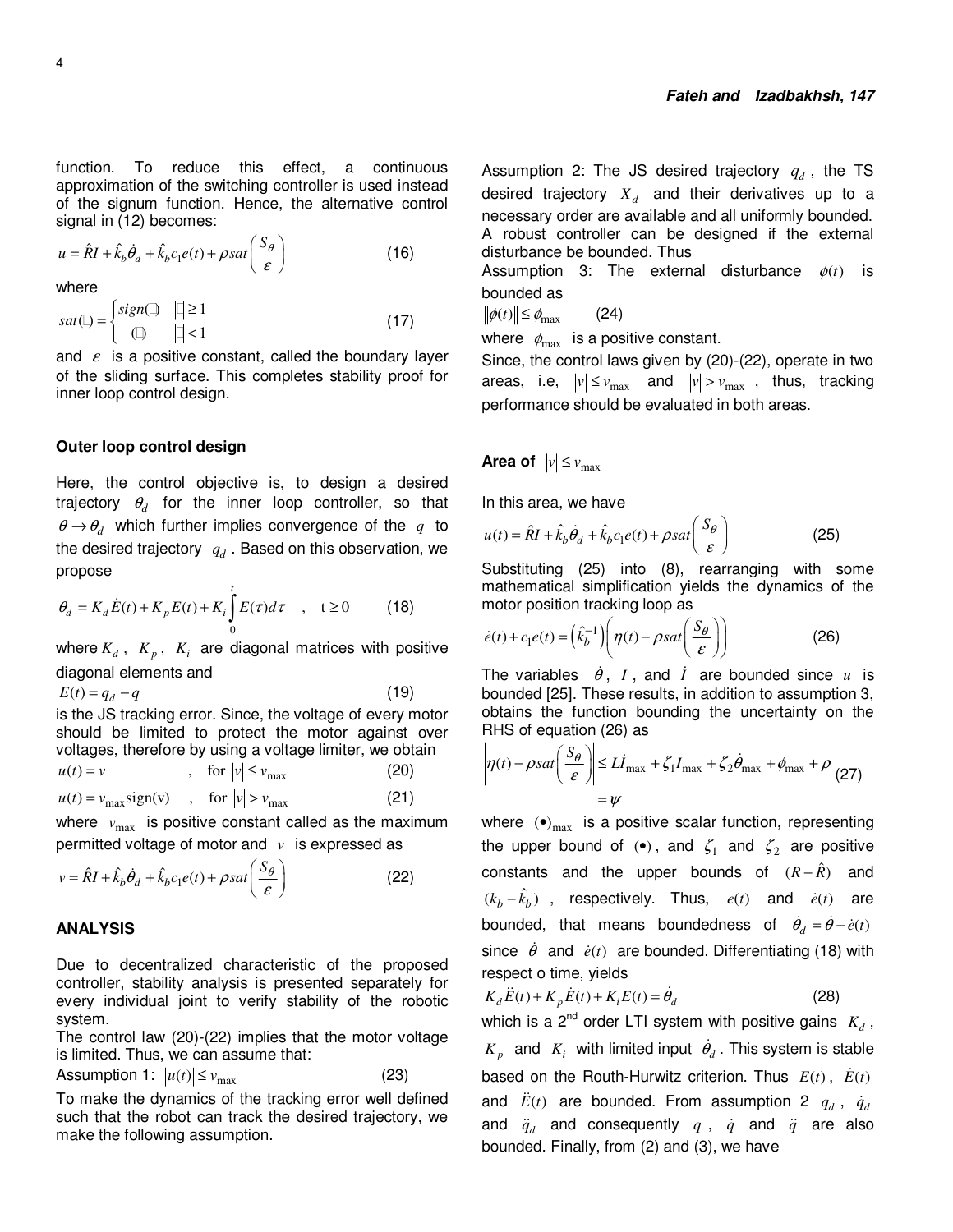$J_m \ddot{\theta} + B_m \dot{\theta} + r^2 K \theta = k_m I + rKq$  (29) which represent a stable  $2^{nd}$  order LTI system driven by the bounded input  $k_m I + rKq$ . Thus,  $\theta$ ,  $\dot{\theta}$ , and  $\ddot{\theta}$  are bounded. Since, all states  $\theta$ ,  $\dot{\theta}$ ,  $q$ ,  $\dot{q}$ , and *I* associated with each joint are bounded then vectors  $\theta$ ,  $\dot{\theta}$ ,  $q$ ,  $\dot{q}$ , and *I* are bounded. As a result, the robotic system has the Bounded Input-Bounded Output (BIBO) stability.

**Area of**  $|v| > v_{max}$ 

In this area, we have

 $L\dot{I} + RI + k_b \dot{\theta} + \phi(t) = v_{\text{max}} \text{sign}(v)$  (30)

To consider the convergence of tracking error  $e(t)$  in this area, a positive definite function is proposed as

$$
V = \frac{1}{2}k_b e^2(t) \ge 0
$$
\n(31)

By differentiating *V* respect to time, using  $e(t) = \theta_d - \theta$ and (30), we have

$$
\dot{V} = e(t) \left( k_b \dot{\theta}_d + L\dot{I} + RI + \phi(t) - v_{\text{max}} \text{sign}(v) \right)
$$
 (32)

Assume that, there exists a positive scalar denoted by  $\mu$  that

$$
\left| L\dot{I} + RI + k_b \dot{\theta}_d + \phi(t) \right| < \mu \tag{33}
$$

Thus, to establish the convergence,  $\dot{V} < 0$ , it is sufficient that

$$
v_{\text{max}} \text{sign}(v) = \mu \text{sign}(e) \tag{34}
$$

**Proof:** Substituting (34) into (32) yields

$$
\dot{V} = e(t) \left( k_b \dot{\theta}_d + L\dot{I} + RI + \phi(t) - \mu \text{sign}(e) \right) \tag{35}
$$

Now, for  $\dot{V}$  to be a negative definite function, the requirement is (33)

$$
\dot{V} \leq |e(t)||k_b \dot{\theta}_d + L\dot{I} + RI + \phi(t)| - \mu e(t) \text{sign}(e(t))
$$
  
=  $|e(t)||\dot{L}\dot{I} + RI + \phi(t) + k_b \dot{\theta}_d| - \mu|e(t)|$  (36)  
=  $|e(t)||(L\dot{I} + RI + \phi(t) + k_b \dot{\theta}_d| - \mu)$ 

Thus, taking (33) into account, it implies that, the motor tracking error is converged until the control system comes into the area governed by control law (20). As a result, even if the robotic system starts from the area of  $|v| > v_{\text{max}}$ , it goes into the area of  $|v| \le v_{\text{max}}$ , that all states are bounded. Equation (34) means that  $v_{\text{max}} = \mu$  (37) Therefore, the maximum voltage of motor should satisfy (37) for the convergence of position tracking error  $e(t)$ .

From the closed loop system (30), we can obtain  $LI + RI = v_{\text{max}} sign(v) - k_b \dot{\theta} - \phi(t)$  (38)

which is a stable first order LTI system driven by the

bounded input  $v_{\text{max}} \text{sign}(v) - k_b \dot{\theta} - \phi(t)$ . Thus, *I* is bounded. Since *I* is limited, then, linear stable system (29) under bounded input  $k_m I + rKq$  obtains that variables  $\theta$ ,  $\dot{\theta}$ , and  $\ddot{\theta}$  are bounded. Consider (28) as a second order linear system with positive gains  $K_d$ ,  $K_p$ ,  $K_i$ , and a limited input  $\dot{\theta}_d$ . Thus  $E$ ,  $\dot{E}$ , and  $\ddot{E}$ are bounded. According to assumption 2,  $q_d$  and its time derivatives are bounded that result in boundedness of  $q$ ,  $\dot{q}$ , and  $\ddot{q}$ . Thus, the robotic system has the Bounded Input-Bounded Output (BIBO) stability. This is because the system states, i.e.,  $\boldsymbol{\theta}$ ,  $\dot{\boldsymbol{\theta}}$ ,  $q$ ,  $\dot{q}$ , and *I* are bounded.

## **Robust TS control design**

As mentioned before, in the most of robotic applications, a desired path is specified for the end-effector in the TS, while the actuators operate in the JS. Thus, transformation of control space is unavoidable. It is clear that, despite of well behavior of JS control strategies, none of them can provide satisfactory tracking performances in TS under the imperfect transformation of control space.

Toward this end, here, we will improve the outer-loop of the proposed JS controller to track a desired path in

TS. Let us  $X \in \mathbb{R}^n$  to be a TS vector, representing the position and orientation of the robot end-effecor relative to a fixed user defined reference frame.

Then, the forward kinematic and differential kinematic transformation between the robot links coordinates and the end-effector coordinates can be written as

$$
X = h(q) \tag{39}
$$

$$
\dot{X} = J(q)\dot{q} \tag{40}
$$

where  $h(q)$ :  $\binom{n}{r}$  is the differentiable forward kinematics of the manipulator, and  $J(q) \in \mathbb{R}^{N \times n}$  denotes the Jacobian matrix defined as  $J(q) = \frac{\partial h(q)}{\partial q} \in \mathbb{R}^{N \times n}$ . Now, we propose the outer-loop controller in the form

$$
\theta_d = \int_0^t \hat{J}^{-1}(q)(K_d \ddot{E}_x(\tau) + K_p \dot{E}_x(\tau) + K_i E_x(\tau))d\tau , t \ge 0 (41)
$$
  
where  

$$
E_x = X_d - X
$$
 (42)

denotes the TS position error and  $X_d$  is the desired position vector. The block diagram of the proposed control approach is shown in Figure. 1. By the similar stability analysis, as the same as section, we will evaluate the closed-loop system performance in both areas.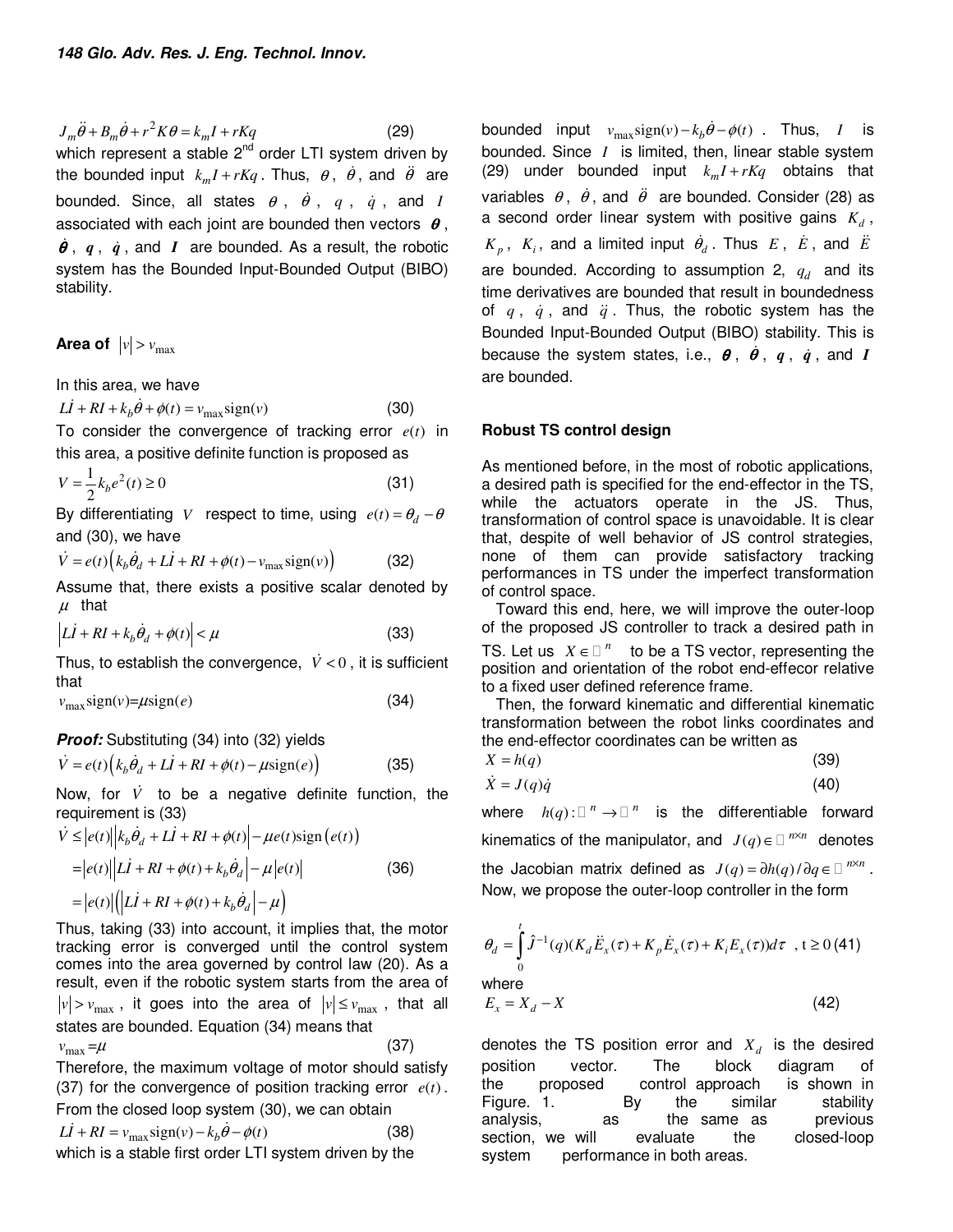

**Figure.1.** Inner-loop controller (dashed box) with the outer-loop controller

# **Area of**  $|v| \leq v_{max}$

As shown in previous section, the RHS of  $(26)$ ,  $e(t)$  and therefore  $\dot{e}(t)$  are bounded. Thus, boundedness of  $\dot{\theta}_d = \dot{\theta} - \dot{e}(t)$  can be achieved, whereas,  $\dot{\theta}$ , and  $\dot{e}(t)$ are bounded. Differentiating both side of (41) with respect to time gives

$$
K_d \ddot{E}_x + K_p \dot{E}_x + K_i E_x = \hat{J} \dot{\theta}_d
$$
\n(43)

# **Area of**  $|v| > v_{\text{max}}$

Choosing a positive definite function as the same as (31) shows that, the value of  $|e(t)|$  reduces by starting from any arbitrary initial value of *e*(0) under the condition (37). Thus, motor will move to to the area of  $|v| \le v_{\text{max}}$ that all signals are bounded. As a result, boundedness of *I*,  $\theta$ ,  $\dot{\theta}$ , and  $\ddot{\theta}$  can be achieved as same as section 4.2. Consider (43) as a second order linear system with positive gains  $K_d$ ,  $K_p$ ,  $K_i$  and a limited input  $\hat{J}\hat{\theta}_d$ . Thus,  $E_x$ ,  $\dot{E}_x$ , and  $\ddot{E}_x$  are bounded. From  $E_x = X_d - X$ ,  $\dot{E}_x = \dot{X}_d - \dot{X}$ ,  $\ddot{E}_x = \ddot{X}_d - \ddot{X}$ , and using assumption 2, it follows that  $X$ ,  $\dot{X}$ , and therefore  $\ddot{X}$ are bounded. This completes the proof. As a conclusion of this analysis, the robotic system has the BIBO stability.

### **Computer simulation**

The robust performance of the proposed control strategy was verified through simulations of a two-link electrically driven robot manipulator with flexible joints, uncertainty in the motor dynamics and without any knowledge of the manipulator dynamic. The dynamic model of the robot system can be described in the form of (1):

which is a second order linear system with positive gains and a limited input  $\hat{J}\hat{\theta}_d$ , since  $\hat{J}$  is a combination of sine and cosine functions. Thus,  $E_x$ ,  $\dot{E}_x$ ,  $\ddot{E}_x$  and therefore  $X$ ,  $\dot{X}$ , and  $\ddot{X}$  are bounded from assumption 2. As a conclusion of this analysis, the robotic system has the BIBO stability in this area, since all of system states are bounded.

$$
D(q) = \begin{bmatrix} d_{11} & d_{12} \\ d_{21} & d_{22} \end{bmatrix}
$$
  
\n
$$
d_{11} = m_2 \left( l_1^2 + l_{c2}^2 + 2l_1 l_{c2} cos(q_2) \right) + m_1 l_{c1}^2 + I_1 + I_2
$$
  
\n
$$
d_{21} = d_{12} = m_2 l_{c2}^2 + m_2 l_1 l_{c2} cos(q_2) + I_2
$$
  
\n
$$
d_{22} = m_2 l_{c2}^2 + I_2
$$
  
\n
$$
C(q, \dot{q}) \dot{q} = \begin{bmatrix} -2m_2 l_1 l_{c2} sin(q_2) \left( \dot{q}_1 \dot{q}_2 + 0.5 \dot{q}_2^2 \right) \\ m_2 l_1 l_{c2} sin(q_2) \dot{q}_1^2 \end{bmatrix}
$$
  
\n
$$
g(q) = \begin{bmatrix} \left( m_1 l_{c1} + m_2 l_1 \right) g cos(q_1) + m_2 l_{c2} g cos(q_1 + q_2) \\ m_2 l_{c2} g cos(q_1 + q_2) \end{bmatrix}
$$

(44)

where  $q_1$  and  $q_2$  are the angle of joints 1 and 2,  $m_1$ and  $m_2$  are the mass of links 1 and 2 respectively,  $l_1$ and  $l_2$  are the length of links 1 and 2,  $I_i$  is the link's moment of inertia given in center of mass,  $l_{ci}$  is the distance between the center of mass of link and the ith joint, and *g* is the gravity acceleration. The manipulator dynamic parameters are defined as  $l_1 = l_2 = 1m$ ,  $l_{c1} = l_{c2} = 0.5m$  ,  $m_1 = 15kg$  and  $m_2 = 6kg$  $I_1 = 5 \ kg$ - $m^2$  and  $I_2 = 2 \ kg$ - $m^2$ ; Also, the exact-actuator dynamic model parameters are selected as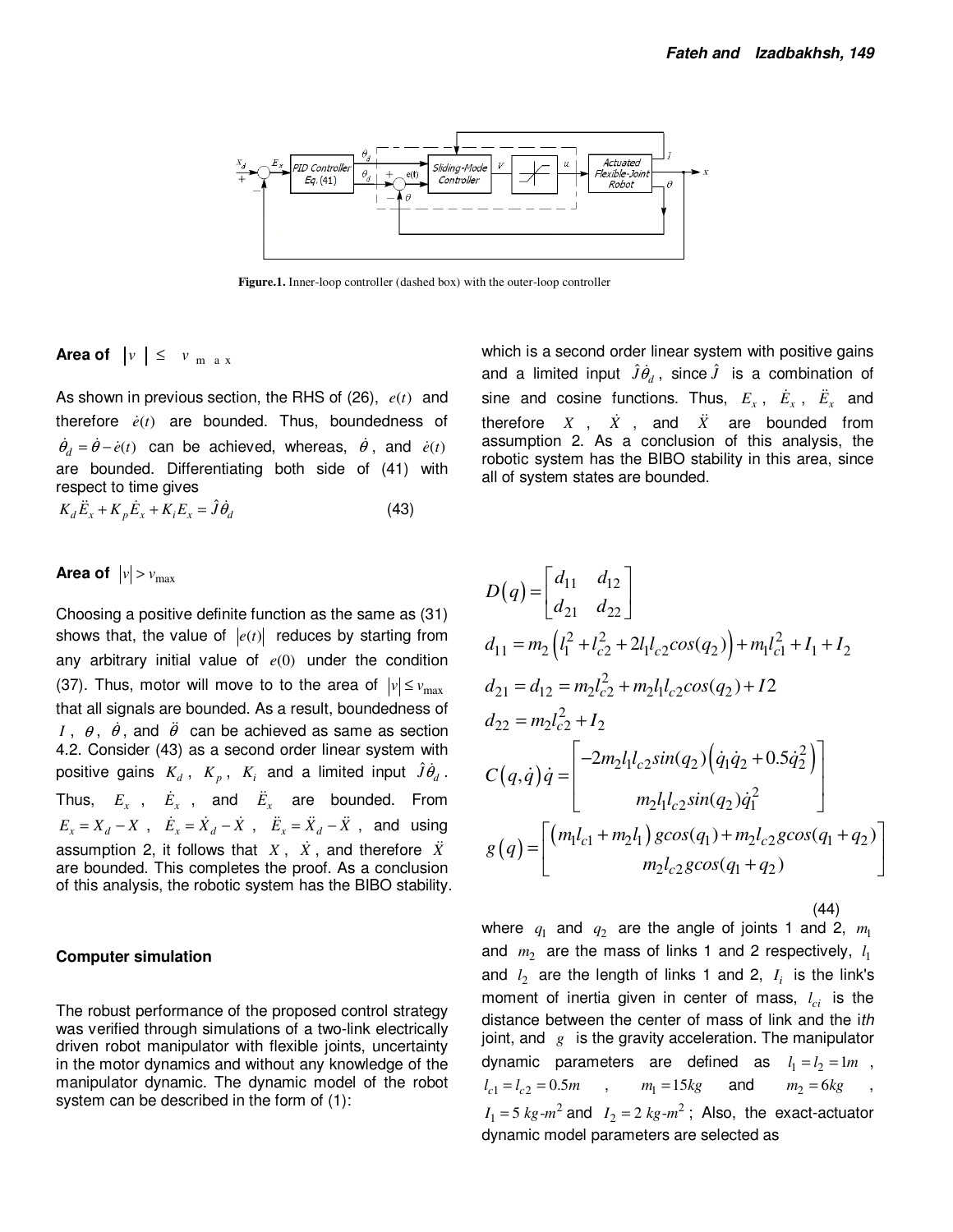.



 **Figure 8**. Norm of tracking error in TS **Figure 9**. The control efforts for both joints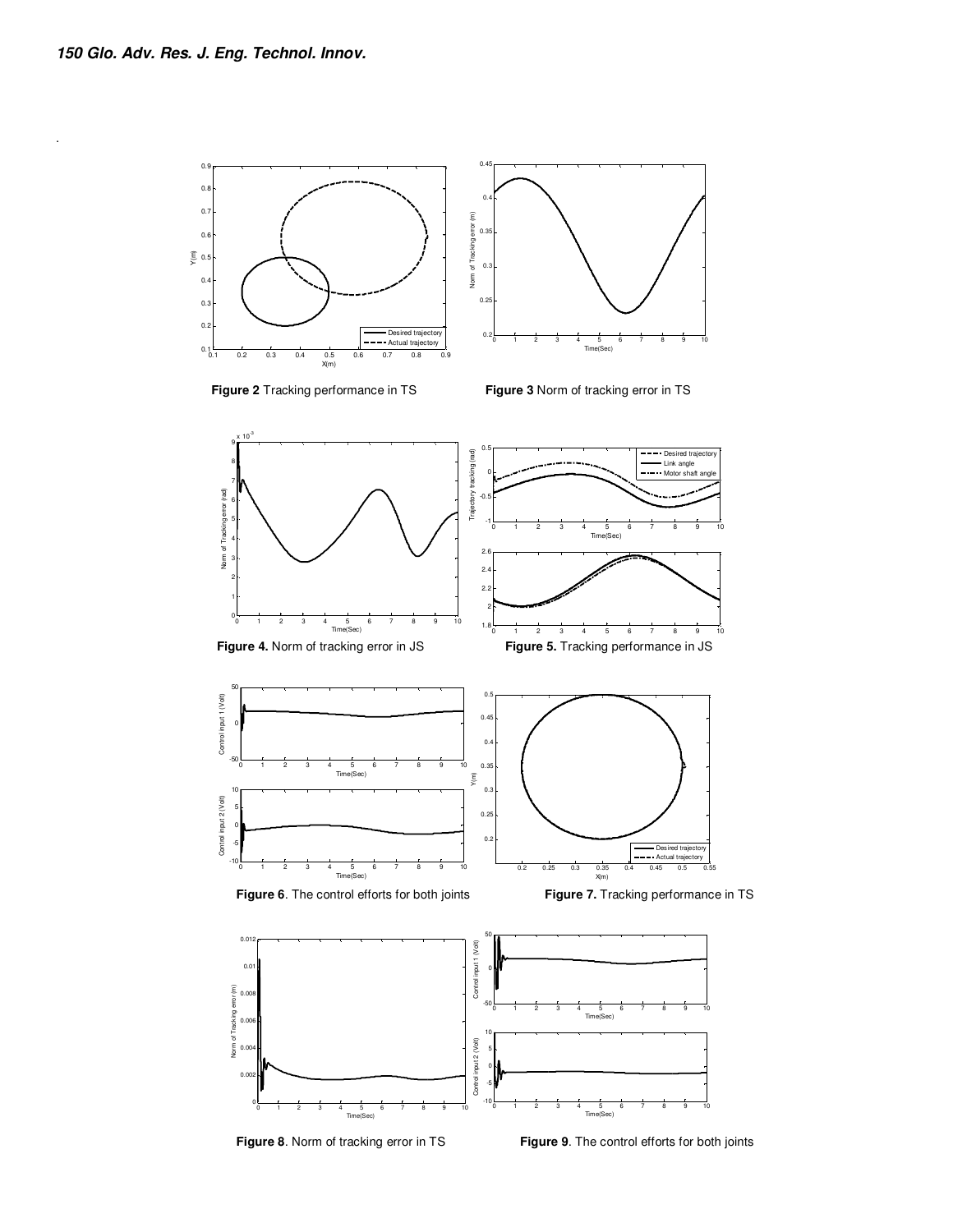$R = diag(1.6, 1.6)\Omega$ ,  $k_m = k_b = diag(0.26, 0.26)(N-m/A)$ ,  $J_m = diag(2 \times 10^{-4}, 2 \times 10^{-4}) (kg - m^2)$ 

 $B_m = diag(10^{-3}, 10^{-3})(N-m-sec/rad)$ ,  $L = diag(10^{-3}, 10^{-3})$  (H),  $K = diag(500, 500)$ (N-m/rad), and  $r = diag(0.02, 0.02)$ . The manipulator end-effector is commanded to follow a circular trajectory specified by 0.15m radius centered at (0.35m,0.35m), in the TS. The forward kinematic equation is given by

$$
X = l_1 \cos(q_1) + l_2 \cos(q_1 + q_2)
$$
\n(45)

 $Y = l_1 \sin(q_1) + l_2 \sin(q_1 + q_2)$ 

The manipulator Jacobian matrix  $J(q)$  mapping from TS to JS is bounded and given by

$$
J(q) = \begin{bmatrix} -l_1 sin(q_1) - l_2 sin(q_1 + q_2) & -l_2 sin(q_1 + q_2) \\ l_1 cos(q_1) + l_2 cos(q_1 + q_2) & l_2 cos(q_1 + q_2) \end{bmatrix}
$$
 (46)

The link's length is estimated by a gain of 0.6 from real values defined as before. The initial tracking error s are selected zero in all simulations. To clarify the significance of the proposed controller two-simulation set will be investigated.

**Simulation 1:** The JS controller given by (18)-(22) are simulated to track a circle in TS. For the purpose of simulation, we set  $c_1 = 50$ ,  $K_d = 70$ ,  $K_p = 1500$ , and

 $K_i = 2000$ . Figure. 2 shows the tracking performance of the robot endpoint and its desired trajectory in the TS. The norm of tracking error in TS indicates a maximum value of 430mm, while the norm of joint errors is negligible with a maximum value of  $7 \times 10^{-3}$  rad as shown in Figure. 3, and Figure. 4 respectively. Therefore, despite of good tracking performance of the robust JS control strategies in JS, shown by Figure. 5, they cannot provide satisfactory performance in TS under imperfect transformation of control space. The efforts to the two joints are reasonable that can be verified in Figure. 6. As a result, the performance of the JS control strategies is degraded by the imperfect transformation.

**Simulation 2:** The proposed TS control strategy given by (20)-(22) and (41) are simulated where the control parameters are  $c_1 = 10$ ,  $K_d = 20$ ,  $K_p = 800$ ,  $K_i = 1500$ , and  $\varepsilon = 0.4$ . Figure. 7 shows the end-effector position of robot manipulator in the x-y-directions under %40 uncertainties and without any knowledge of robotic manipulator dynamic. As can be seen from Figure. 8, end-effector positions converge nicely to the desired value in TS. The profile of actuator voltage is shown in Figure. 9. The simulation results verify the good tracking performance of the proposed controller to robustly stabilize the system, while achieving robust performance subject to uncertainties in kinematic and dynamic equations.

## **CONCLUSION**

Many robust control techniques have been designed to control of robot manipulator in JS under uncertainties. However, control performance is degraded under imperfect transformation of control space from TS to JS. This paper presents a robust TS controller to cope with the tracking problem of flexible joint electrically driven robots. The proposed approach is free from robot manipulator dynamic. It is shown that the robotic system has the Bounded Input-Bounded Output (BIBO) stability in the sense that all the signals are bounded. Numerical results for a two-link flexible joint robot driven by permanent magnet dc motors have shown the superiority of TS controller to the JS controller. The tracking performance is satisfactory such that the flexibility of the robotic system has been well under control. The control efforts are continuous and soft to be easily implemented. The performance of control system verifies that the control system is robust against all uncertainties in manipulator dynamics and its motors. The voltages of motors are permitted under the maximum values.

#### **REFERENCES**

- Cheah CC, Liu C, Slotine JJE (2010). Adaptive Jacobian Vision Based Control for Robots With Uncertain Depth Information, Automatica. 46:1228-1233,
- Chen Ch-Sh (2011). Robust Self-Organizing Neural-Fuzzy Control With Uncertainty Observer for MIMO Nonlinear Systems, IEEE Trans. on Fuzzy Systems. 19(4): 694-706,
- Chien M-Ch, Huang AC (2010). A Regressor-free Adaptive Control for Flexible-joint Robots based on Function Approximation Technique, Chapter 2 in the book Advances in Robot Manipulators, I-Tech Education and Publishing, Vienna, Austria,
- Colbaugh R, Glass K (1997). Adaptive Task-Space Control of Flexible-Joint Manipulators, Journal of Intelligent and Robotic Systems. 20:225-249,
- Faroog M, Wang DB, Dar NU (2008).Hybrid Force/Position Control Scheme for Flexible Joint Robot With Friction Between and the End-Effector and the Environment, Int. J. Eng. Sci. 46:1266-1278
- Fateh MM (2008). On the Voltage-Based Control of Robot Manipulators, International Journal of Control, Automation and Systems. 6(5):702- 712,
- Fateh MM (2012). Nonlinear Control of Electrical Flexible-Joint Robots, Nonlinear Dynamic. 67(4):2549-2559.
- Fateh MM (2012). Robust Control of Flexible-Joint Robots Using Voltage Control Strategy, Nonlinear Dynamic, 67(2):1525-1537.
- Fateh MM, Farhangfard H (2008). On the Transforming of Control Space by Manipulator Jacobian, International Journal of Control, Automation and Systems. 6(1):101-108,
- Ghorbel F, Hung JY, Spong MW (1989). Adaptive Control of Flexible Joint Manipulators, IEEE Control System Magazine. 9 (7): 9-13,
- Goldsmith PB, Francis BA, Goldenberg AA (1999). Stability of Hybrid Position/Force Control Applied to Manipulators With Flexible Joints, Int. Jour. Of. Robotics and Automation. 14(4):146-160
- Hu Y-R, Vukovich G (2001). Position and Force Control of Flexible Joint Robots During Constrained Motion Tasks, Mechanism and Machine Theory. 36:853-871.
- Lee J, Yeon JS, Park JH, Lee S (2007). Robust Back-Stepping Control for Flexible-Joint Robot Manipulators, IEEE/RSJ International Conference on Intelligent Robots and Systems. 183-188,